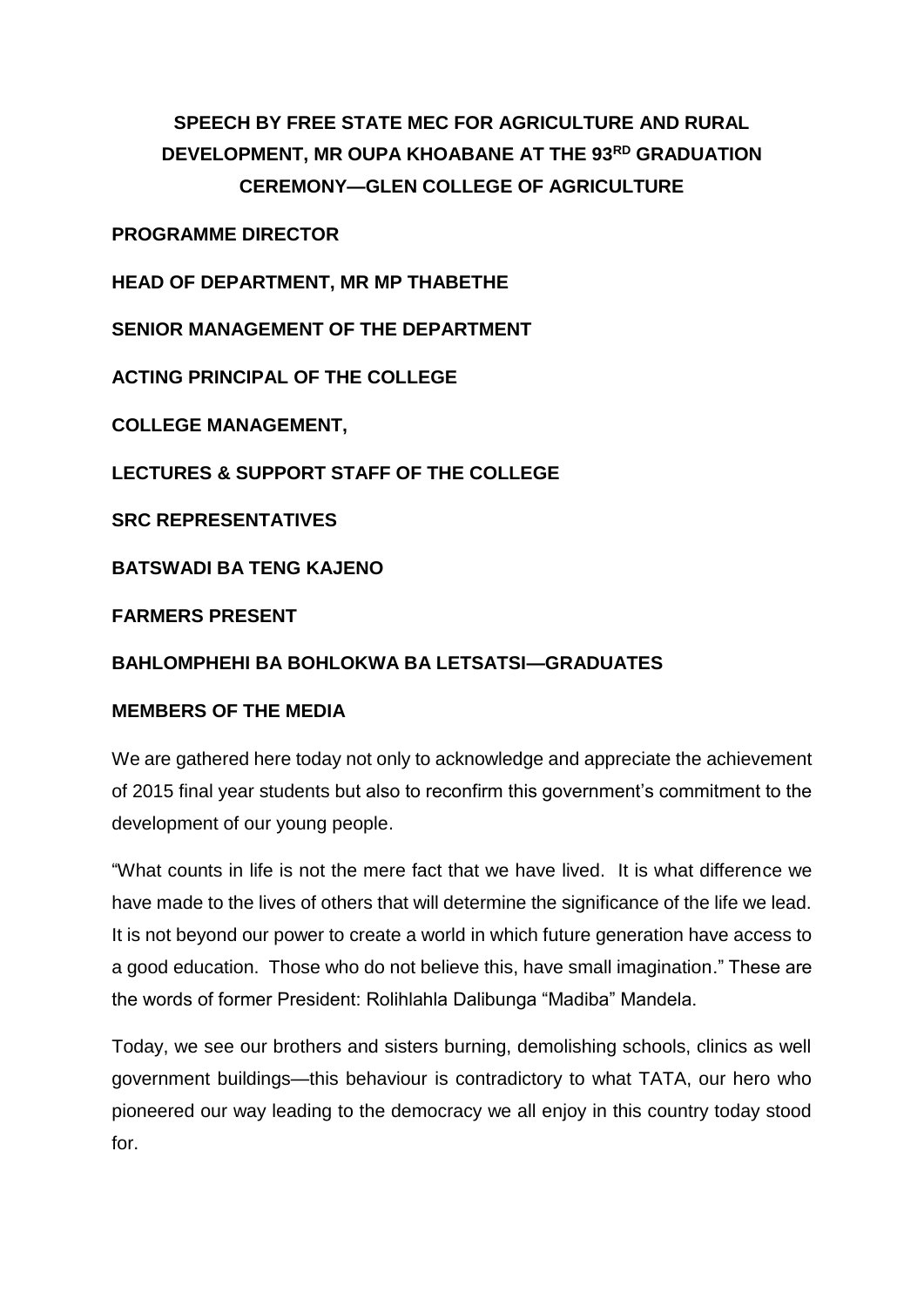**Ladies and gentlemen**, it is befitting for all of us to live up to his dreams. It is therefore crucial to invest in education in order to participate in growing our economy and improve socioeconomic status of our people, especially in rural areas**.**

**Programme Director**, since 1919, this college has enlisted about 3058 graduates; and we will continue to recruit more young people to enroll in coming years so as to ensure that Agricultural sector especially in Free State sustain to be the food basket of South Africa. It is for this reason that I urge the young people to take up Agriculture as a career because the nation including the economy cannot survive without this sector.

Graduates I want to believe that your parents are over the moon to see you having achieved yet another milestone. Today's session serves as a proof that the years you have sacrificed to get the best education have yielded the desired results. You have made right choice by pursuing your agricultural studies with the only college of agriculture in the Province because what you have acquired is critical in addressing skills development and socio-economic challenges facing our country.

**Programme director**, it is important that our youth recognize the fact that knowledge, skills and competencies are the most important resources to alleviate poverty, promote and initiate entrepreneurship opportunities to reduce high unemployment rate in our country.

**Ladies and gentlemen**, the road to success for you in the agricultural sector has just begun; your perseverance during your practical training especially at the farms has clearly indicated how committed you are, please do not decelerate the pedal of moving agricultural sector forward. The world is waiting for your expertise that you have acquired at Glen College over the past three years and it will not be a smooth road to travel on—you are now facing the real world with unique challenges; the world full of opportunists waiting to mislead you one way or the other, but as beneficiaries of ANC led government I want to believe that you will at any level defend your position.

Allow me to express my appreciation to all the farmers who selflessly put their hands together to avail their farms for students to perform practical training; because that skill and experience will better shape them to become the best agricultural practitioners